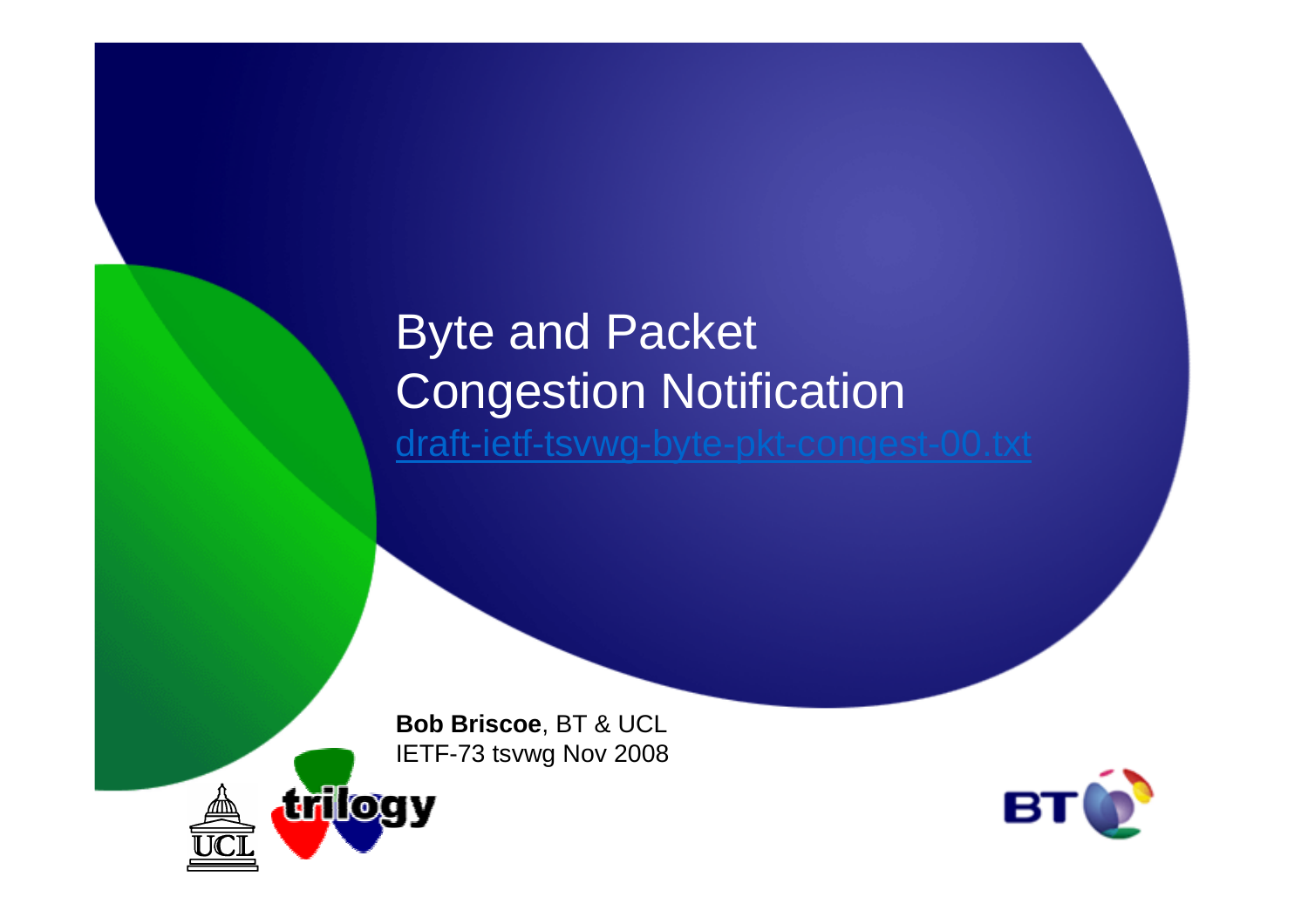## status

- Byte and Packet Congestion Notification
	- **new WG draft:** draft-ietf-tsvwg-byte-pkt-mark-00.txt as of 8-Aug-08
	- **previously:** draft-briscoe-tsvwg-byte-pkt-mark-02
	- **intended status:** informational (update to RFC2309 advice)
	- **RFC publication milestone:** Sep '09
	- **immediate intent:** encourage review
	- **w-gs & r-gs affected:** TSVWG, DCCP, PCN, ICCRG & PWE3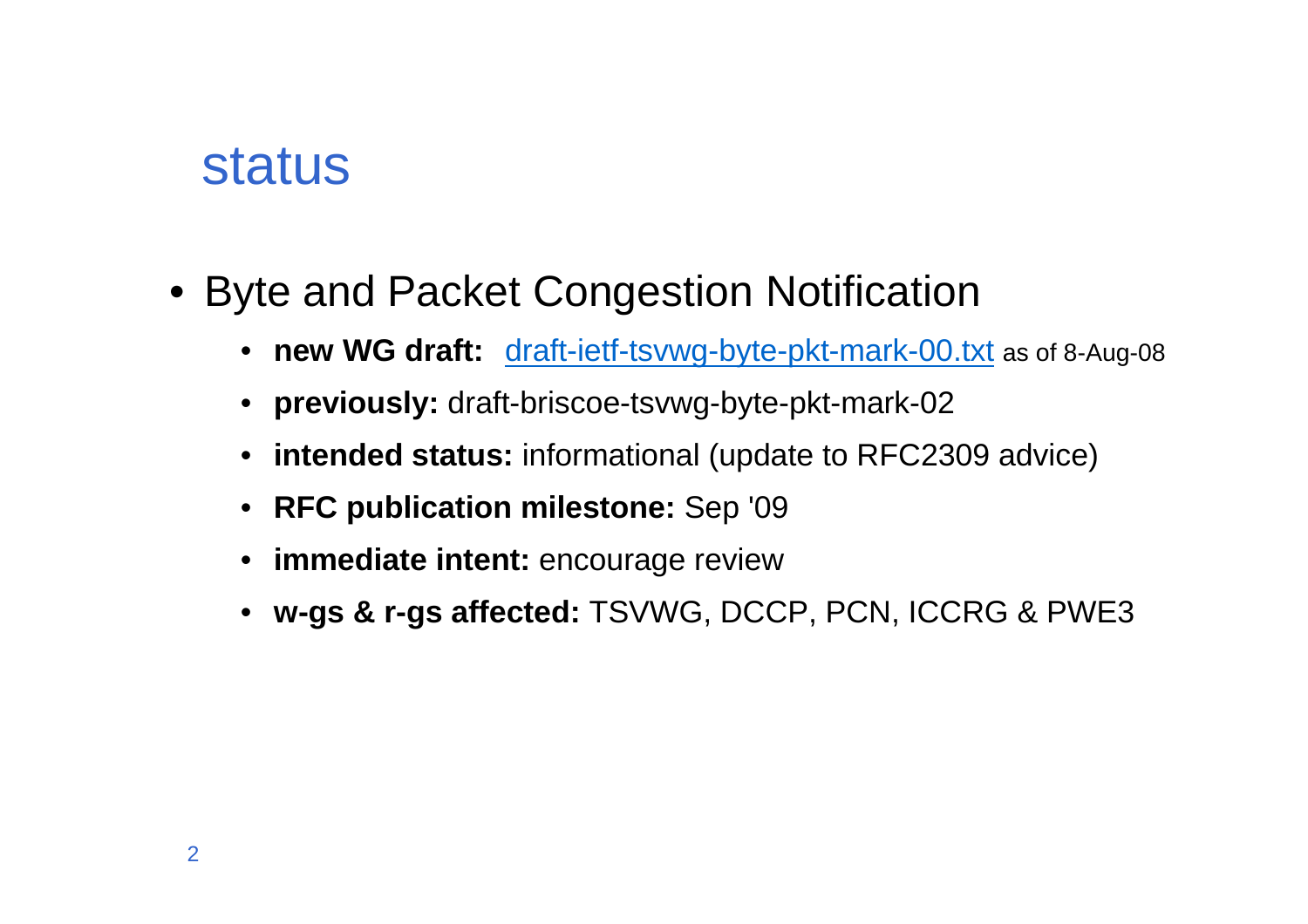# reminder (exec summary)

#### •scope

- • in any AQM (e.g. RED drop, RED ECN, PCN) should we allow for packet-size when network writes or when transport reads a loss or ECN mark?
- • what little advice there is in the RFC series (RFC2309 on RED) is unclear
	- •gives both options with 'more research needed'
	- • slight bias to favouring small packets, which give perverse incentives to create small packetsand seems to encourage a dangerous DoS vulnerability
- • unequivocal UPDATE to advice in RFC2309
	- AQM SHOULD NOT give smaller packets preferential treatment
	- •adjust for byte-size when transport reads NOT when network writes
- • all known network layer implementations follow this advice anyway
	- •retrospective tidy-up to RFC series
	- avoids complexity of catering for all possibilities, when no-one uses them•
	- includes detailed advice on buffer design etc, gathered from experts & literature $\bullet$

 NOTE: don't turn off RED completely: drop-tail is as bad or worse•

<sup>•</sup> Terminology: RED's 'byte mode queue measurement' (often called just 'byte mode') is OK, only 'byte mode packet drop' deprecated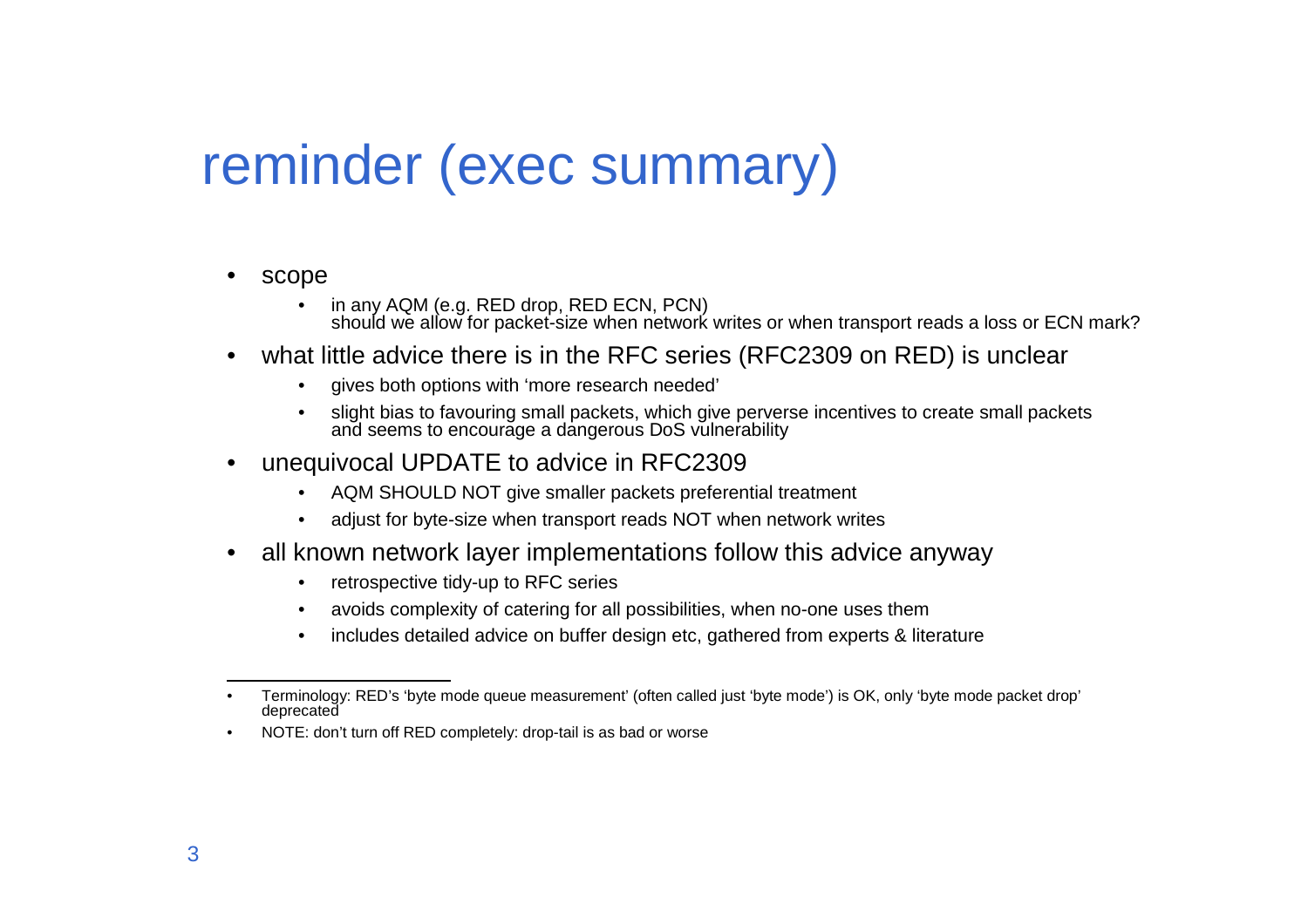### why decide now?between transport & network

- • near-impossible to design transports to meet guidelines [RFC5033]
	- •if we can't agree whether transport or network should handle packet size
- • DCCP CCID standardisation
	- hard to assess TFRC small packet variant experiment [RFC4828]  $\bullet$
- •**PCN marking algorithm standardisation [draft-ietf-pcn-marking-behaviour-01]** 
	- stds track draft depends on this decision
- part of answering ICCRG question
	- what's necessary & sufficient forwarding hardware for future cc?•
	- •[draft-irtf-iccrg-welzl-congestion-control-open-research-02] incorporates this I-D by ref
- • given no-one seems to have implemented network layer bias
	- •advise against it before we're stuck with an incompatible deployment fork
- • encouraging larger PMTUs by not favouring smaller ones
	- •may start to solve other scaling problems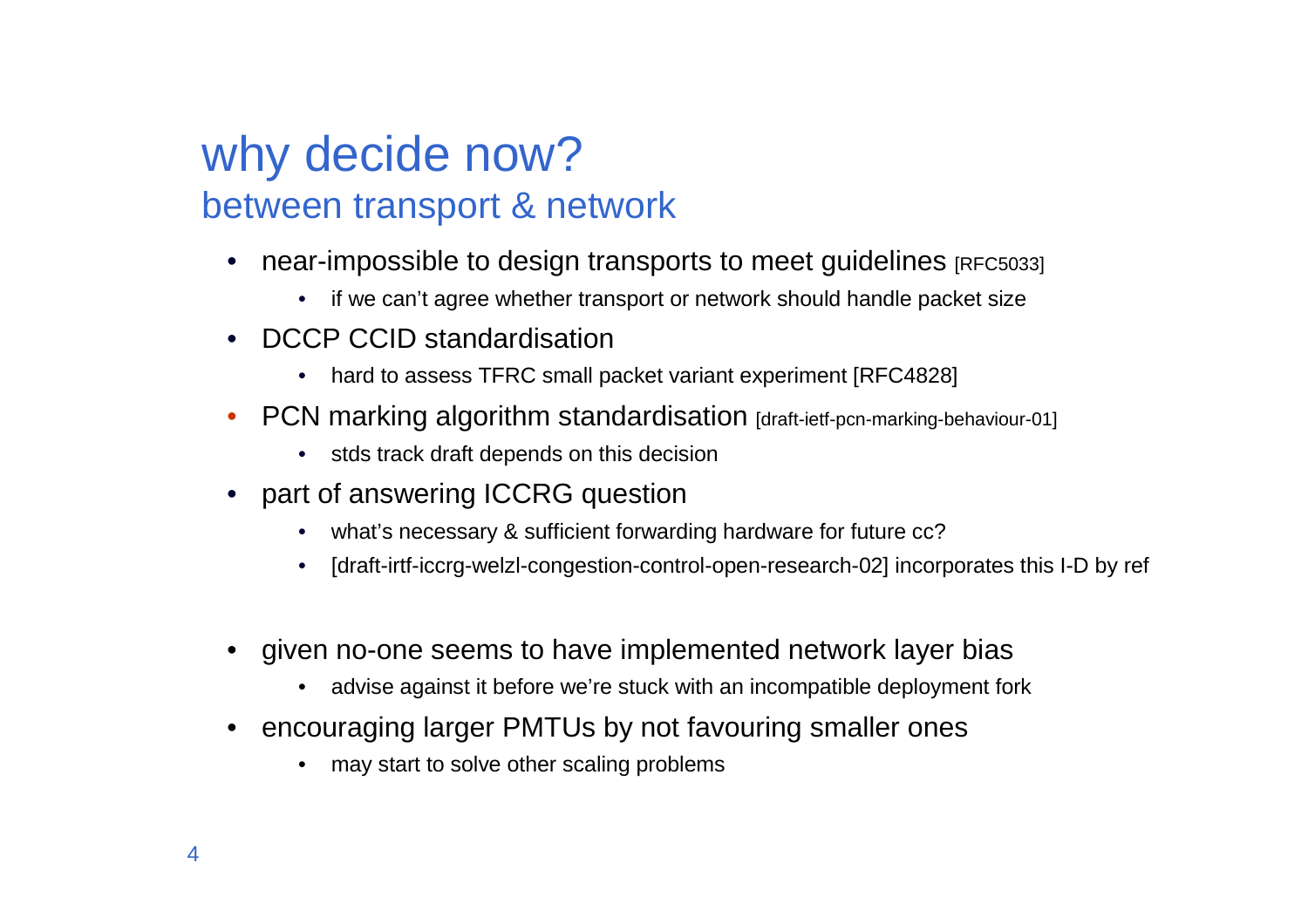#### text updates

 [draft-briscoe-tsvwg-byte-pkt-mark-02] $\rightarrow$  [draft-ietf-tsvwg-byte-pkt-congest-00]

- few changes since previous (individual) draft
	- summarised at head of document
- added note for RFC Editor
	- "intended to update RFC2309" (RED manifesto)
- $\bullet\,$  added question to outstanding issues section  $\,$  (for ICCRG)
	- will congestion of packet processing become more common?
- updated refs (some in various w-gs have become w-g items)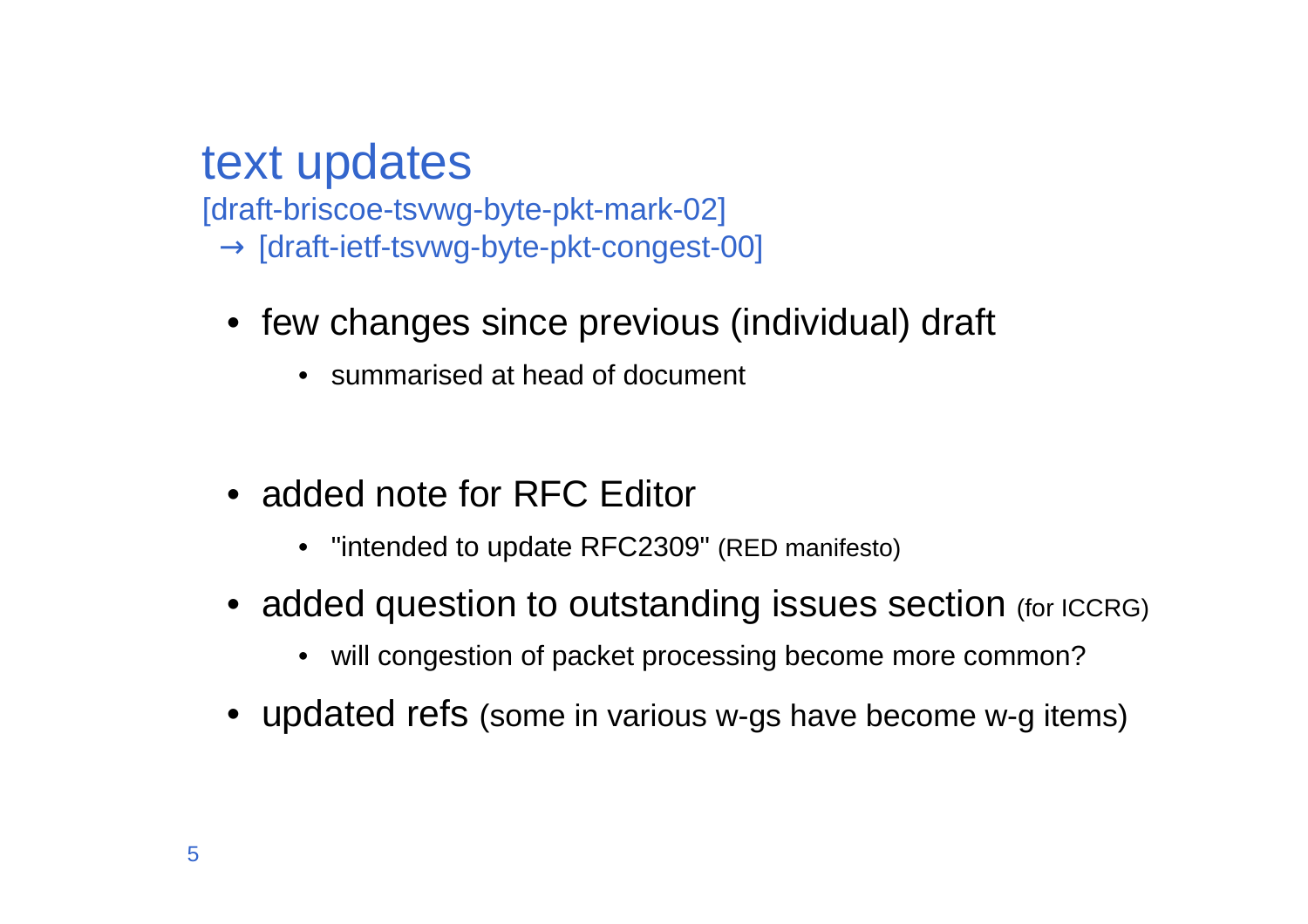# reviews & comments

- reviews of previous drafts
	- current draft is result of extensive previous reviews
- current version: few comments on list since Aug
	- $\bullet$  off-list with Iljitsch van Bejnum, Rob Hancock, Phil Eardley
		- discussion continuing I'm trying to bring it to the tsvwg list
	- $\bullet$  Iljitsch: wanted positive discrimination for large packets by policing small
		- I resisted: congestion notification should reflect probability of congestionno less, no more – otherwise creates unintended consequences
		- also controversy over advice IETF gives to transports
	- •Phil: suggestions to make draft clearer
- • need reviews
	- signed up: Joe Touch, Wes Eddy, Jukka Manner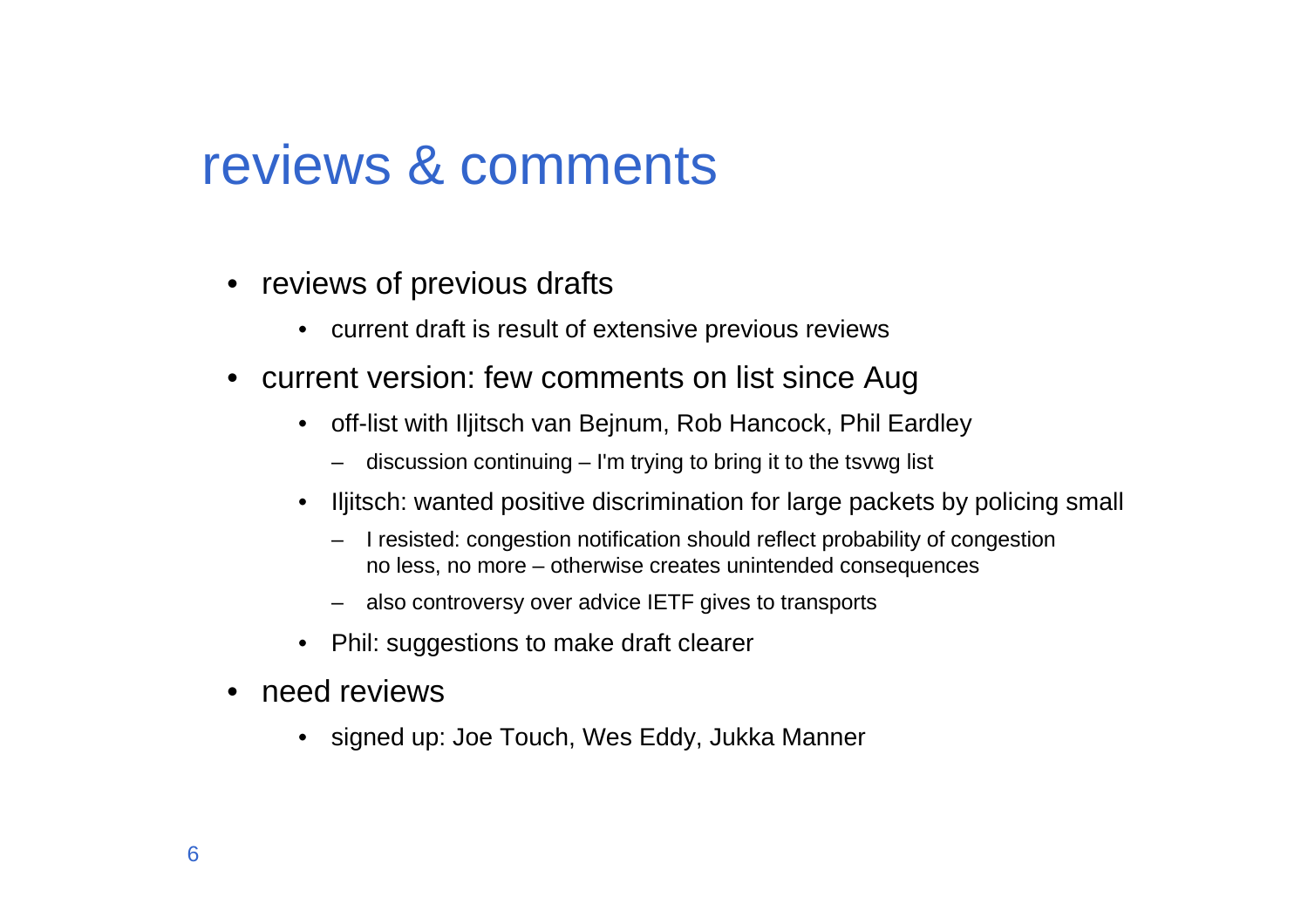# conclusion

- unequivocal UPDATE to RFC2309 ('RED manifesto')
	- adjust for byte-size when transport reads NOT when network writes
	- previously gave both options with 'more research needed'
- all known implementations follow this advice anyway
	- retrospective tidy-up to RFC series
- reviews pending